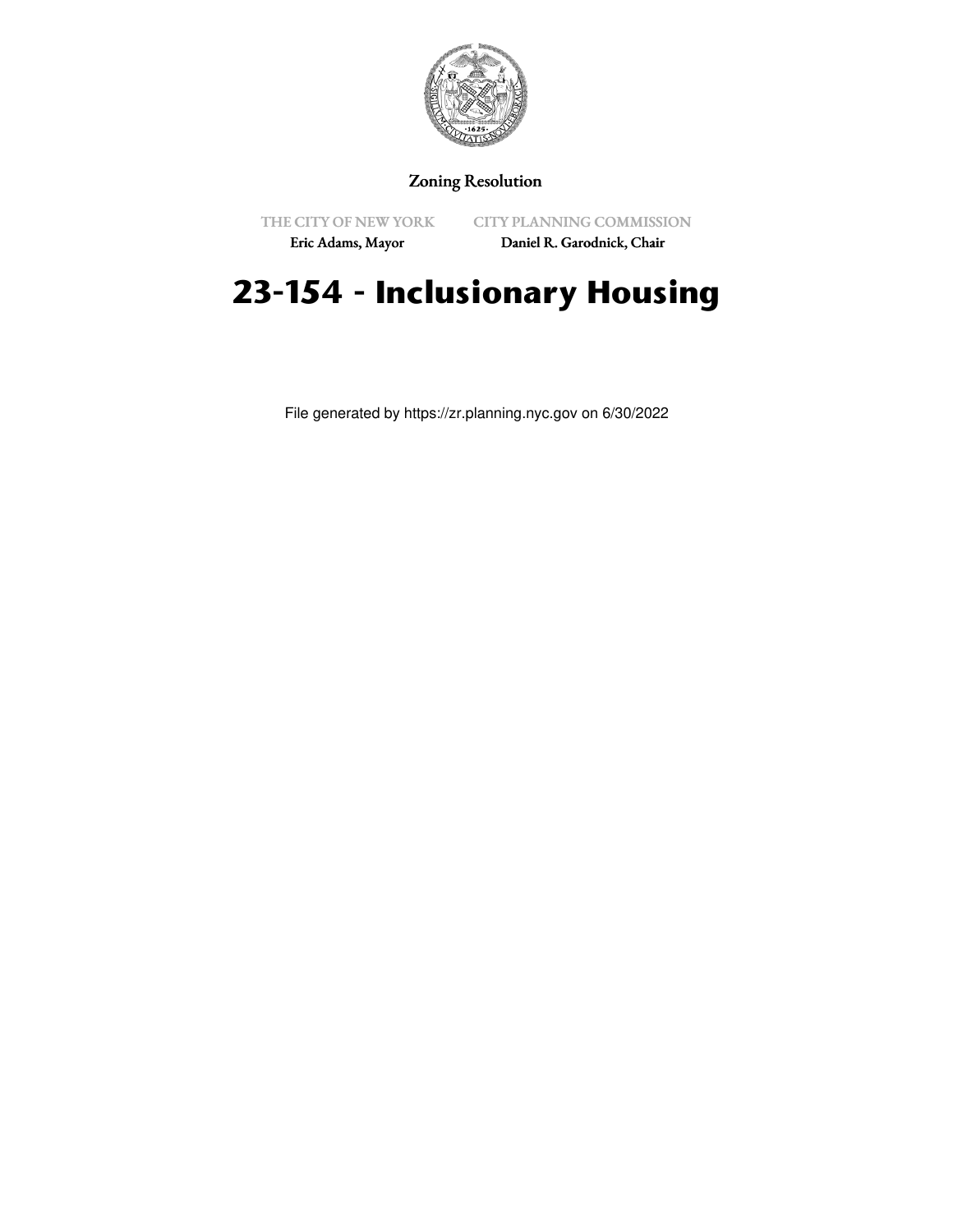# **23-154 - Inclusionary Housing**

LAST AMENDED 2/14/2018

For #developments# or #enlargements# providing #affordable housing# pursuant to the Inclusionary Housing Program, as set forth in Section 23-90, inclusive, the maximum #floor area ratio# permitted in R10 Districts outside of #Inclusionary Housing designated areas# shall be as set forth in paragraph (a) of this Section, and the maximum #floor area ratio# in the #Inclusionary Housing designated areas# existing on March 22, 2016, shall be as set forth in paragraph (b) of this Section. Special provisions for specified #Inclusionary Housing designated areas# are set forth in paragraph (c) of this Section. Special #floor area# provisions for #zoning lots# in #Mandatory Inclusionary Housing areas# are set forth in paragraph (d) of this Section. The maximum #lot coverage# shall be as set forth in Section 23-153 (For Quality Housing buildings) for the applicable zoning district. For the purpose of this Section, defined terms include those set forth in Sections 12-10 and 23-911.

### (a) R10 Districts outside of #Inclusionary Housing designated areas#

The #residential# #floor area ratio# of a #compensated zoning lot# may be increased from a base #floor area ratio# of 10.0 to a maximum #floor area ratio# of 12.0 at the rate set forth in this Section, if such #compensated zoning lot# provides #affordable housing# that is restricted to #low income floor area#.

For each square foot of #floor area# provided for a type of #affordable housing# listed in the table in this paragraph (a), the #floor area# of the #compensated zoning lot# may be increased by the amount of square feet set forth in the table, as applicable. Any #generating site# for which #public funding# has been received within the 15 years preceding the #regulatory agreement date#, or for which #public funding# is committed to be provided subsequent to such date, shall be deemed to be provided with #public funding#.

| Without #public funding# | #New construction affordable housing#<br>or #substantial rehabilitation affordable<br>housing#                                       | 3.5  |
|--------------------------|--------------------------------------------------------------------------------------------------------------------------------------|------|
|                          | #Preservation affordable housing#                                                                                                    | 2.0  |
| With #public funding#    | #New construction affordable housing#,<br>#substantial rehabilitation affordable<br>housing# or #preservation affordable<br>housing# | 1.25 |

#### OPTIONS

# (b) #Inclusionary Housing designated areas#

The #residential# #floor area# of a #zoning lot# may not exceed the base #floor area ratio# set forth in the table in this paragraph (b), except that such #floor area# may be increased on a #compensated zoning lot# by 1.25 square feet for each square foot of #low income floor area# provided, up to the maximum #floor area ratio# specified in the table, as applicable. However, the amount of #low income floor area# required to receive such #floor area compensation# need not exceed 20 percent of the total #floor area#, exclusive of ground floor non-#residential# #floor area# on the #compensated zoning lot#.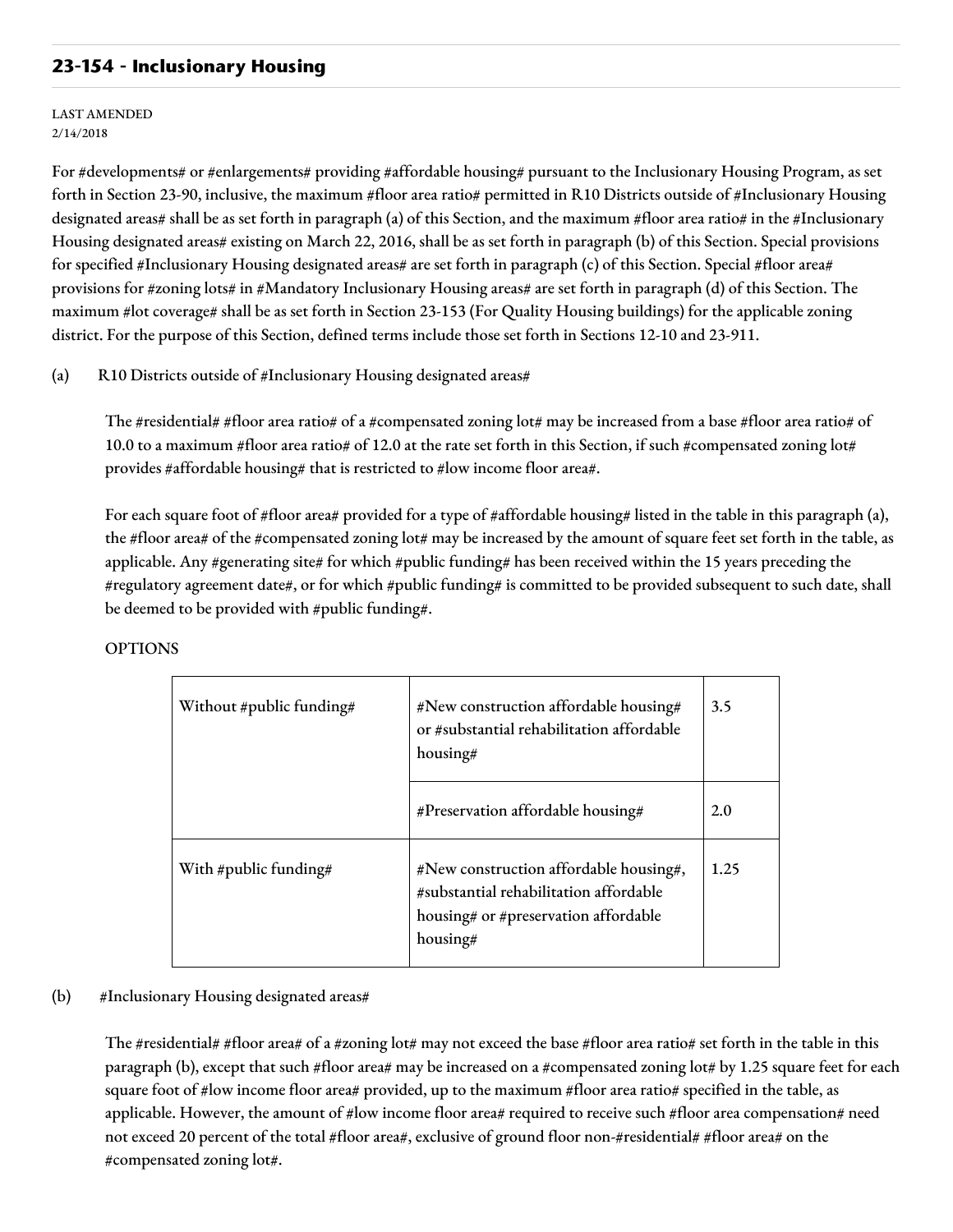## MAXIMUM RESIDENTIAL FLOOR AREA RATIO

| District                     | Base #floor area<br>ratio# | Maximum #floor area<br>ratio# |
|------------------------------|----------------------------|-------------------------------|
| R6B                          | 2.00                       | 2.20                          |
| R6 <sup>1</sup>              | 2.20                       | 2.42                          |
| $R6^2$ R6A R7-2 <sup>1</sup> | 2.70                       | 3.60                          |
| R7A R7-2 <sup>2</sup>        | 3.45                       | 4.60                          |
| R7-3                         | 3.75                       | 5.0                           |
| R7D                          | 4.20                       | 5.60                          |
| R7X                          | 3.75                       | 5.00                          |
| R <sub>8</sub>               | 5.40                       | 7.20                          |
| R9                           | 6.00                       | 8.00                          |
| R <sub>9</sub> A             | 6.50                       | 8.50                          |
| R <sub>9</sub> D             | 7.5                        | 10.0                          |
| R9X                          | 7.3                        | 9.70                          |
| R <sub>10</sub>              | 9.00                       | 12.00                         |

- 1 for #zoning lots#, or portions thereof, beyond 100 feet of a #wide street#
- 2 for #zoning lots#, or portions thereof, within 100 feet of a #wide street#
- (c) Special provisions for specified #Inclusionary Housing designated areas#
	- (1) Optional provisions for #large-scale general developments# in C4-6 or C5 Districts

Within a #large-scale general development# in a C4-6 or C5 District, the special optional regulations as set forth in this paragraph (c)(1), inclusive, modify the provisions of paragraph (b) of this Section: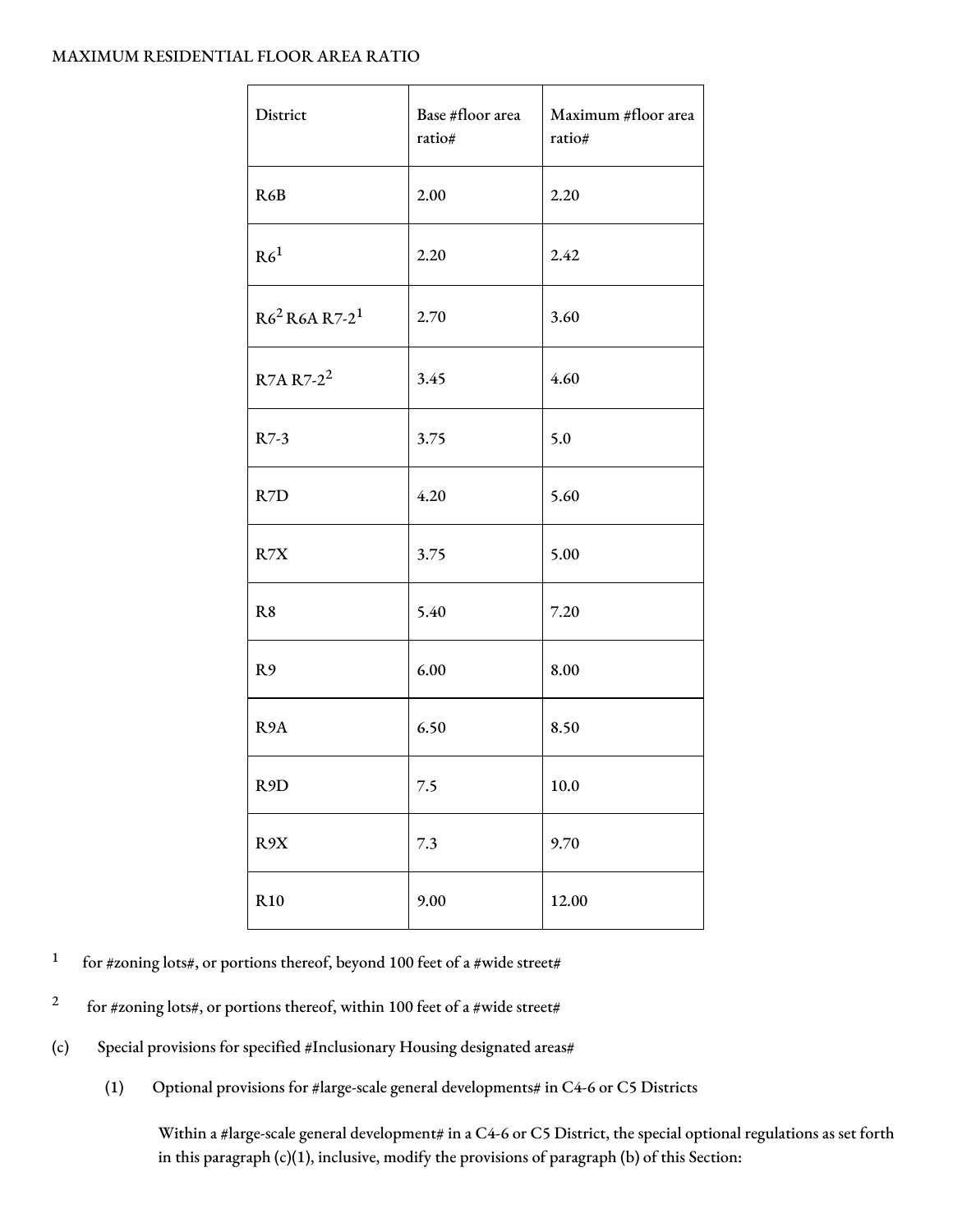- (i) The #residential# #floor area# of a #development# or #enlargement# may be increased by 0.833 square feet for each one square foot of #moderate income floor area#, or by 0.625 square feet for each one square foot of #middle income floor area#, provided that for each square foot of such #floor area compensation# there is one square foot of #floor area compensation#, pursuant to paragraph (b) of this Section;
- (ii) However, the amount of #affordable housing# required to receive such #floor area compensation# need not exceed the amounts specified in this paragraph,  $(c)(1)(ii)$ . If #affordable housing# is provided for both #low income# and #moderate income households#, the amount of #moderate income floor area# need not exceed 15 percent of the total #floor area#, exclusive of ground floor non-#residential# #floor area#, on the #zoning lot#, provided that the amount of #low income floor area# is at least 10 percent of the total #floor area#, exclusive of ground floor non-#residential# #floor area#, on the #zoning lot#. If #affordable housing# is provided for both #middle income households# and #low income households#, the amount of #middle income floor area# need not exceed 20 percent of the total #floor area#, exclusive of ground floor non-#residential# #floor area#, on the #zoning lot#, provided that the amount of #low income floor area# is at least 10 percent of the total #floor area#, exclusive of ground floor non- #residential# #floor area#, on the #zoning lot#.

For the purposes of this paragraph,  $(c)(1)$ , inclusive, #low income floor area# may be considered #moderate income floor area# or #middle income floor area#, and #moderate income floor area# may be considered #middle income floor area#.

(2) Special provisions for #large-scale general developments# in Community District 1 in the Borough of Queens

Special provisions shall apply to #zoning lots# within a #large-scale general development# that contains R6B, R7A and R7-3 Districts within an #Inclusionary Housing designated area#, as follows:

- (i) For #zoning lots#, or portions thereof, that are located within R6B, R7A or R7-3 Districts, the base #floor area ratio# set forth in paragraph (b) of this Section shall not apply. No #residential# #development# or #enlargement# shall be permitted unless #affordable floor area# is provided pursuant to the provisions of this paragraph. The amount of #low-income floor area# provided shall equal no less than 10 percent of the #floor area# on such #zoning lot#, excluding any ground floor non-#residential# #floor area#, #floor area# within a #school#, or any #floor area# increase resulting from the provision of a #FRESH food store# and the amount of #moderate-income floor area# provided shall equal no less than 15 percent of the #floor area# on such #zoning lot#, excluding any ground floor non-#residential# #floor area#, #floor area# within a #school#, or any #floor area# increase resulting from the provision of a #FRESH food store#. For the purposes of this paragraph (c)(2)(i), inclusive, #low income floor area# may be considered #moderate income floor area#; and
- (ii) The amount of #affordable floor area# utilizing #public funding# that may count toward satisfying the #affordable floor area# required in paragraph (c)(2)(i) of this Section shall be determined in accordance with procedures prescribed by the City Planning Commission pursuant to the provisions of Section 74- 743 (Special provisions for bulk modification).
- (3) Special provisions for #compensated zoning lots#

Special provisions shall apply to #compensated zoning lots# located within:

(i) R6, R7-3 and R8 Districts on #waterfront blocks# in #Inclusionary Housing designated areas# within Community District 1, Borough of Brooklyn, as set forth in Section 62-352; or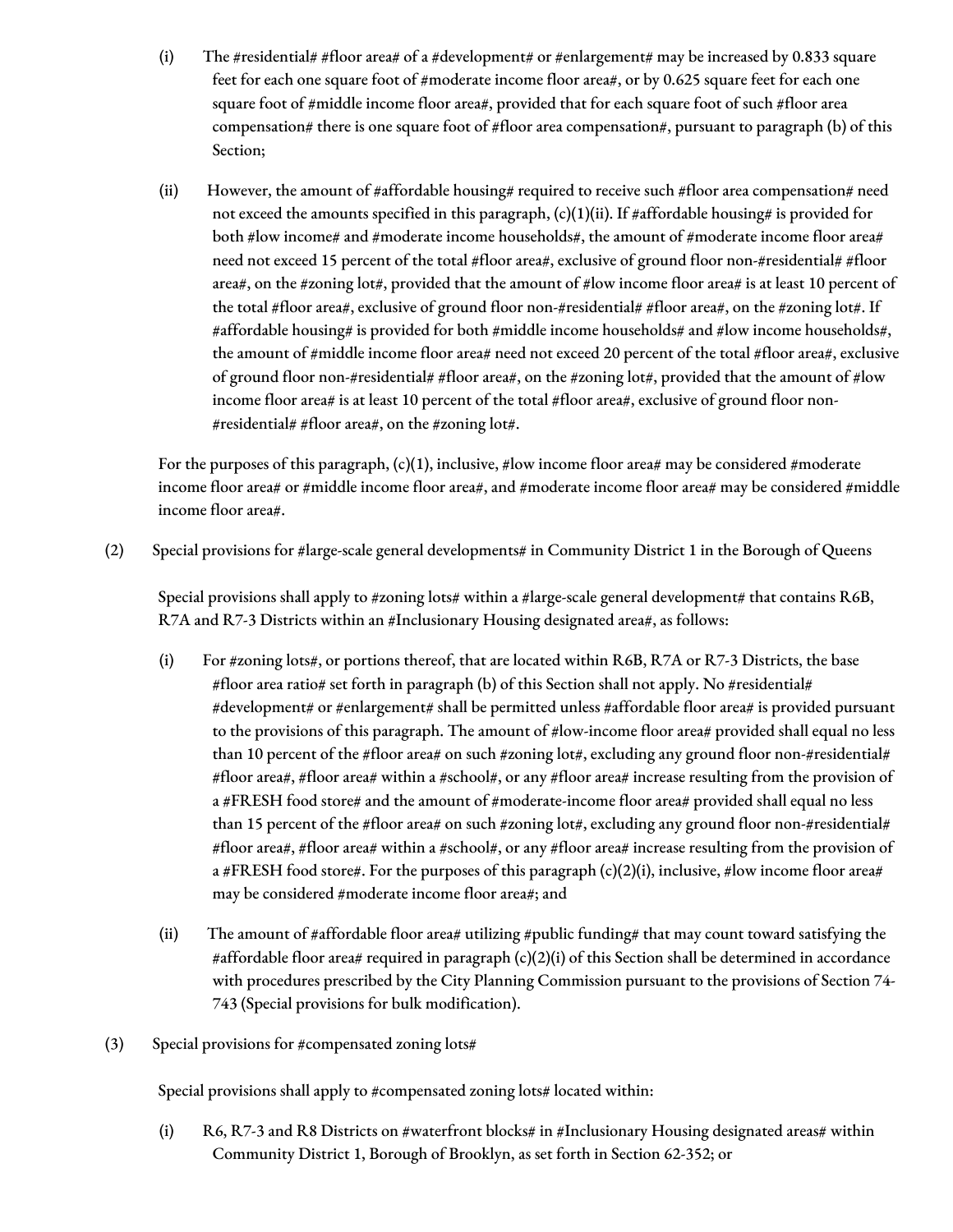- (ii) the #Special Hudson Yards District#, #Special Clinton District# and #Special West Chelsea District#, as set forth in Sections 93-23, 96-21 and 98-26, respectively.
- (d) Special #floor area# provisions for #zoning lots# in #Mandatory Inclusionary Housing areas#

For #zoning lots# in #Mandatory Inclusionary Housing areas#, the following provisions shall apply:

(1) Affordable housing requirement

Except where permitted by special permit of the Board of Standards and Appeals pursuant to Section 73-624 (Reduction or modification of Mandatory Inclusionary Housing requirements), or as provided in paragraph (d) (4) of this Section 23-154, no #residential# #development#, #enlargement# or #conversion# from non-#residential# to #residential use# shall be permitted unless #affordable housing#, as defined in Section 23-911 (General definitions) is provided or a contribution is made to the #affordable housing fund#, as defined in Section 23-911, pursuant to the provisions set forth in paragraph  $(d)(3)(i)$  through  $(d)(3)(v)$  and  $(d)(5)$  of this Section, inclusive.

(2) Maximum #floor area ratio#

The maximum #floor area ratio# for the applicable zoning district in #Inclusionary Housing designated areas# set forth in paragraph (b) of this Section shall apply to the applicable zoning district in a #Mandatory Inclusionary Housing area#, except:

- (i) in an R6 District, without a letter suffix, the maximum #floor area ratio# shall be 3.6 in the following areas:
	- (a) Mandatory Inclusionary Housing Program Area 1, as of May 24, 2017, in Community District 9 in the Borough of the Bronx; and
	- (b) Mandatory Inclusionary Housing Program Area 2, as of September 7, 2017, in Community District 14 in the Borough of Queens.
- (ii) in an R7-1 or R7-2 District, the maximum #floor area ratio# shall be 4.6, except that the maximum #floor area ratio# for an R7-2 District in a #Mandatory Inclusionary Housing area# in Community District 5, Borough of Brooklyn, mapped on or before April 20, 2016, shall be as set forth in paragraph (b) of this Section;
- (iii) in an R7-3 or R7X District, the maximum #floor area ratio# shall be 6.0; and
- (iv) in an R9-1 District the maximum #floor area ratio# shall be 9.0.

In addition, in R6, R7-1, R7-2, R8 and R9 Districts without a letter suffix, where the basic height and setback requirements are utilized pursuant to paragraph (b) of Section 23-952, the maximum #floor area ratio# shall be determined in accordance with the provisions of Section 23-151 (Basic regulations for R6 through R9 Districts).

For any #development#, #enlargement# or #conversion# from non-#residential# to #residential use# that is subject to the provisions of paragraph  $(d)(4)$  of this Section, the maximum #floor area ratio# for the applicable district outside of #Inclusionary Housing designated areas# or #Mandatory Inclusionary Housing areas# shall apply.

(3) Options for compliance with affordable housing requirement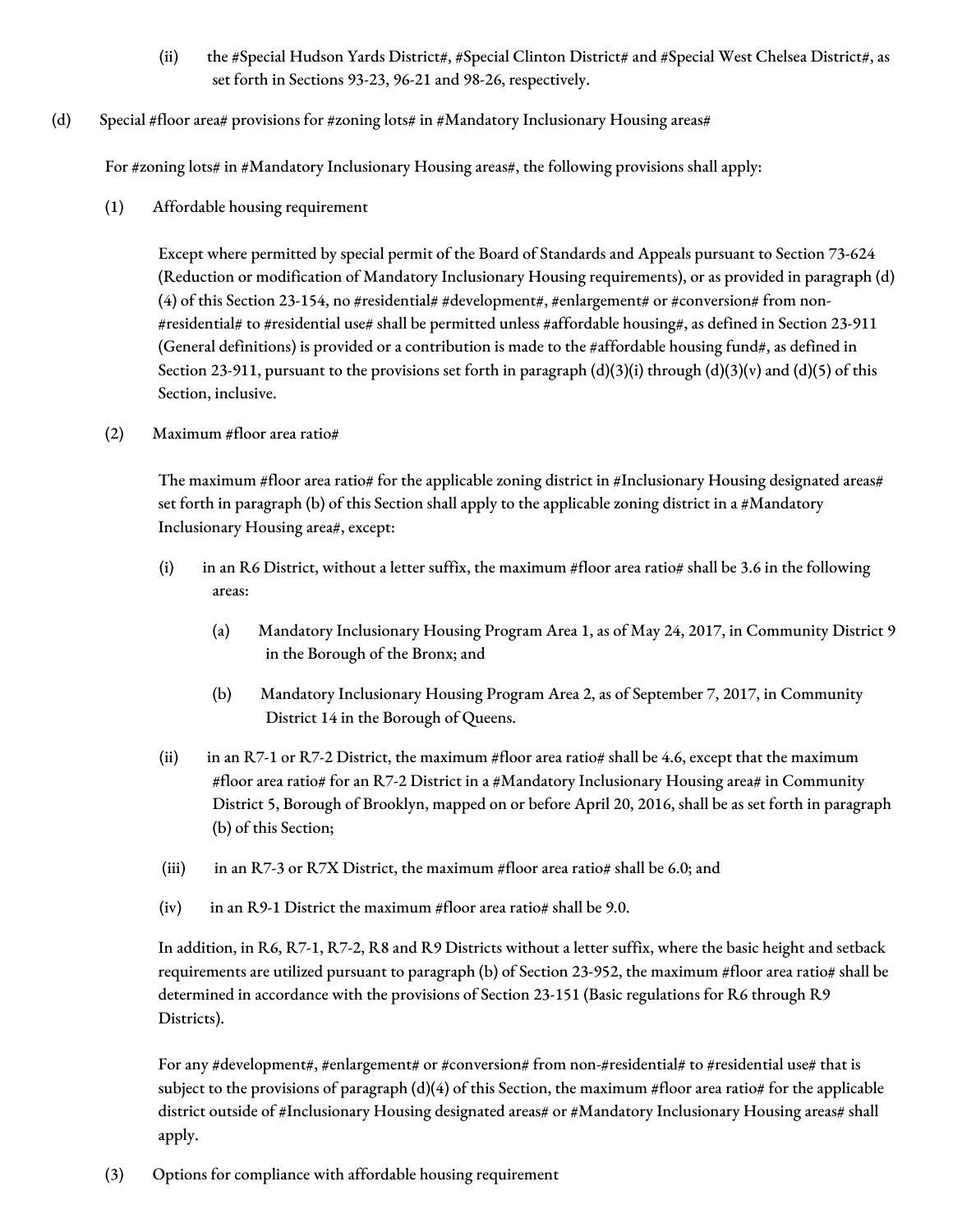Options for compliance with the affordable housing requirement of paragraph (d)(1) of this Section are set forth in the following paragraphs  $(d)(3)(i)$  through  $(d)(3)(v)$ . These options shall be applicable within #Mandatory Inclusionary Housing areas# as indicated in **[APPENDIX](http://www1.nyc.gov/assets/planning/download/pdf/zoning/zoning-text/appendixf.pdf) F** of this Resolution. The Deep Affordability Option or the Workforce Option shall only be made applicable in combination with Option 1 or Option 2. Regardless of whether every option specified in this paragraph (d)(3), inclusive, is included in a land use application for applicability to a proposed #Mandatory Inclusionary Housing area# or as a term or condition of a special permit pursuant to this Resolution, all affordability options available under the provisions of this paragraph (d)(3), inclusive, shall be part of the subject matter of each such application throughout the land use review process. The Workforce Option shall not be applicable within the #Manhattan Core#. A #development#, #enlargement# or #conversion# from non-#residential# to #residential use# shall comply with either Option 1, Option 2, the Deep Affordability Option, the Workforce Option, or the Affordable Housing Fund Option, as applicable.

When a #building# containing #residences# is #enlarged#, the following shall be considered part of the #enlargement# for the purposes of this paragraph (d)(3), inclusive: #residential# #floor area# that is reconstructed, or #residential# #floor area# that is located within a #dwelling unit# where the layout has been changed.

(i) Option 1

For #MIH developments# utilizing Option 1, an amount of #affordable floor area# for #qualifying households# shall be provided that is equal to at least 25 percent of the #residential# #floor area# within such #MIH development#. The weighted average of all #income bands# for #affordable housing units# shall not exceed 60 percent of the #income index#, and there shall be no more than three #income bands#. At least 10 percent of the #residential# #floor area# within such #MIH development# shall be affordable within an #income band# at 40 percent of the #income index#, and no #income band# shall exceed 130 percent of the #income index#.

(ii) Option 2

For  $\#$ MIH developments# utilizing Option 2, an amount of  $\#$ affordable floor area# for  $\#$ qualifying households# shall be provided that is equal to at least 30 percent of the #residential# #floor area# within such #MIH development#. The weighted average of all #income bands# for #affordable housing units# shall not exceed 80 percent of the #income index#, and there shall be no more than three #income bands#. No #income band# shall exceed 130 percent of the #income index#.

(iii) Deep Affordability Option

For #MIH developments# utilizing the Deep Affordability Option, an amount of #affordable floor area# for #qualifying households# shall be provided that is equal to at least 20 percent of the #residential# #floor area# within such #MIH development#. The weighted average of all #income bands# for #affordable housing units# shall not exceed 40 percent of the #income index#, and there shall be no more than three #income bands#. No #income band# shall exceed 130 percent of the #income index#. No #public funding# shall be utilized for such #MIH development# except where #HPD# determines that such #public funding# is necessary to support a significant amount of affordable housing that is in addition to the #affordable floor area# satisfying the requirements of this Section.

(iv) Workforce Option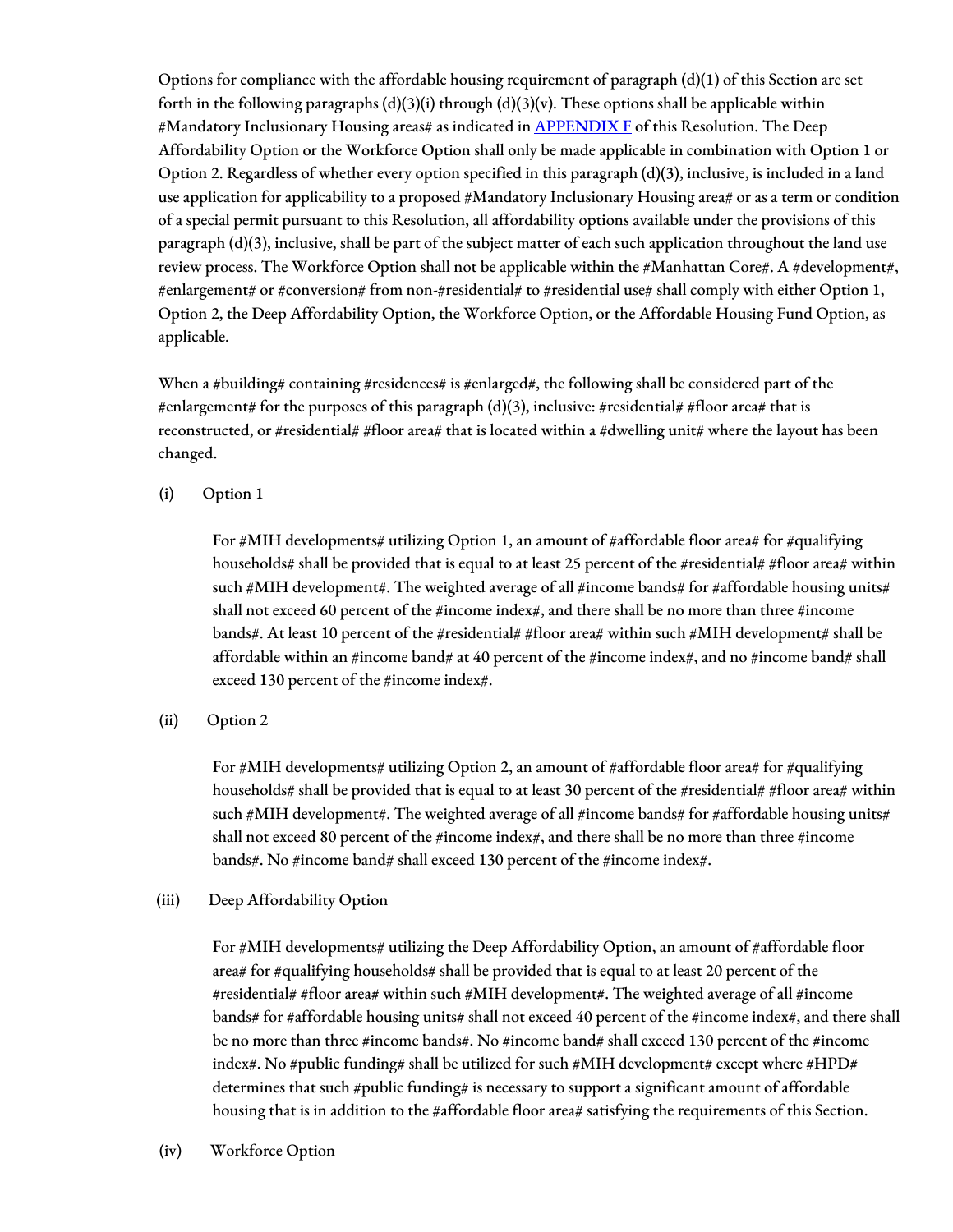For #MIH developments# utilizing the Workforce Option, an amount of #affordable floor area# for #qualifying households# shall be provided that is equal to at least 30 percent of the #residential# #floor area# within such #MIH development#. The weighted average of all #income bands# for #affordable housing units# shall not exceed 115 percent of the #income index#, and there shall be no more than four #income bands#. No #income band# shall exceed 135 percent of the #income index#. At least 5 percent of the #residential# #floor area# within such #MIH development# shall be affordable within an #income band# at 70 percent of the #income index#, and in addition, at least five percent of the #residential# #floor area# within such #MIH development# shall be affordable within an #income band# at 90 percent of the #income index#. Such #MIH development# may not utilize #public funding#.

The Workforce Option shall expire within a #Mandatory Inclusionary Housing area# 10 years after the effective date of the amendment establishing or renewing such option in a #Mandatory Inclusionary Housing area#, as indicated in **[APPENDIX](http://www1.nyc.gov/assets/planning/download/pdf/zoning/zoning-text/appendixf.pdf) F** of this Resolution. However, the Workforce Option shall apply to an #MIH development# that has filed an #MIH application# for such option prior to expiration of such option, provided that the #MIH development# complies with all provisions of Section 11-33 (Building Permits for Minor or Major Development or Other Construction Issued before Effective Date of Amendment), inclusive. For the purposes of applying the provisions of Section 11-33, the effective date of applicable amendment shall be six months after the date of the expiration of the Workforce Option in such #Mandatory Inclusionary Housing area#.

The Workforce Option shall not be permitted to be utilized for any #development#, #enlargement#, or #conversion# from non-#residential# to #residential use# within the #Manhattan Core#.

(v) Affordable Housing Fund option

A #development#, #enlargement#, or #conversion# from non-#residential# to #residential use# that increases the number of #dwelling units# by no more than 25, and increases #residential# #floor area# on the #zoning lot# by less than 25,000 square feet, may satisfy the requirements of this Section by making a contribution to the #affordable housing fund#. The amount of such contribution shall approximate, using the best available data, the cost of providing the #affordable floor area# in the same Community District as the #MIH development#. A schedule setting forth the contribution amount for each affected Community District shall be established by #HPD# and shall be updated on an annual basis, as set forth in the #guidelines#.

#### (4) Exceptions

The requirements of paragraph (d) of this Section shall not apply to:

- (i) A single #development#, #enlargement#, or #conversion# from non-#residential# to #residential use# of not more than 10 #dwelling units# and not more than 12,500 square feet of #residential# #floor area# on a #zoning lot# that existed on the date of establishment of the applicable #Mandatory Inclusionary Housing area#;
- (ii) a #development#, #enlargement#, or #conversion# from non-#residential# to #residential use# containing no #residences# other than #affordable independent residences for seniors#; or
- (iii) a #development#, #enlargement#, or #conversion# from non-#residential# to #residential use# that is granted a full waiver of the requirements set forth in paragraph (d)(3), inclusive, of this Section by special permit of the Board of Standards and Appeals pursuant to Section 73-624 (Reduction or modification of Mandatory Inclusionary Housing requirements).